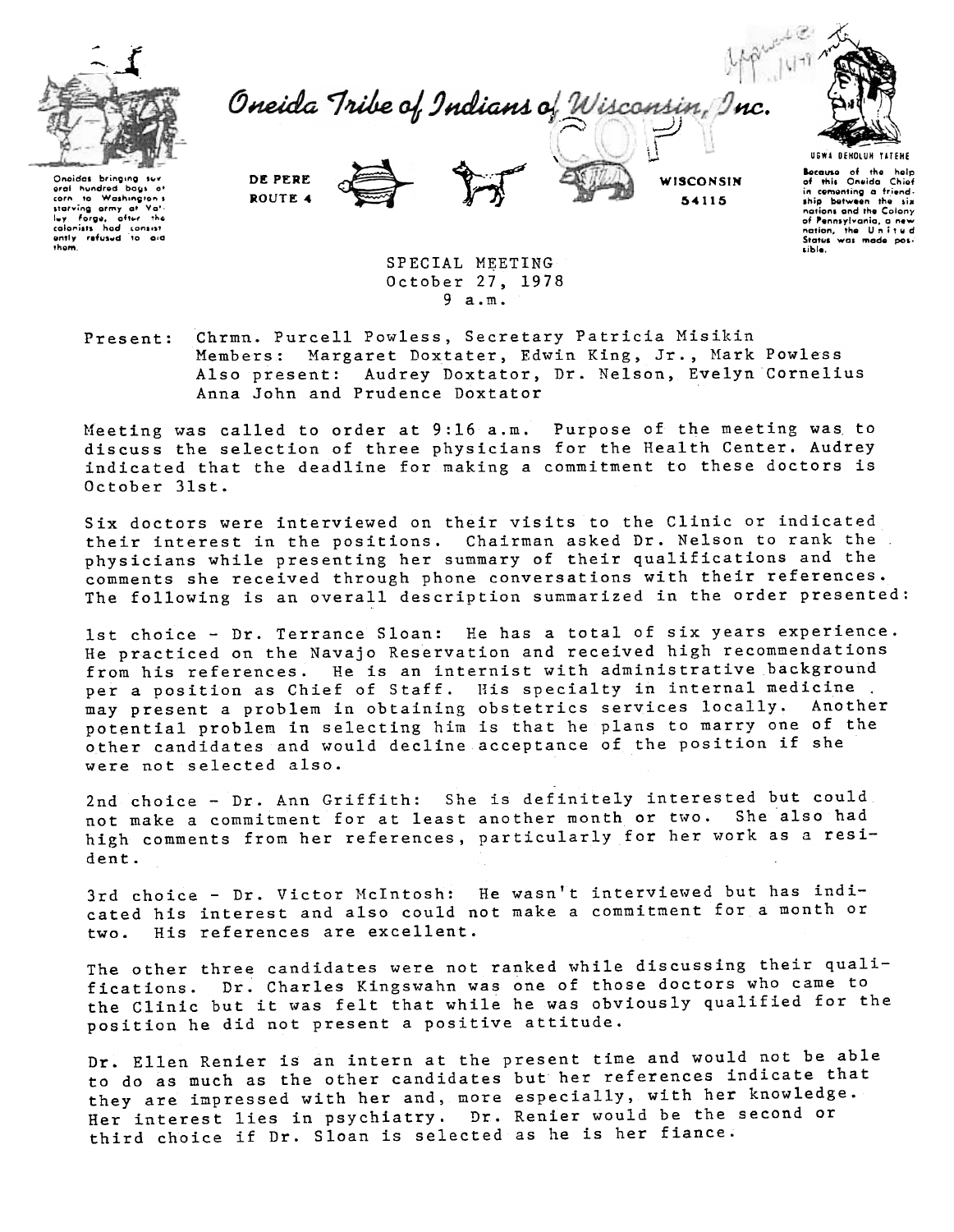Oneida Tribe of Indians of Wis. Special Meeting 10/27/78 Page 2 .

Dr. John Qjdrovic is the youngest of the candidates at 25 years of age and is a student-payback with IRS which would comnit him to our Clinic for at least three years. His age and inexperience could be a problem even though he is exceptional academically.

Discussion ensued over budget for salaries and proposed contract negotiations. A realistic salary range is anywhere between \$35,000 to \$45,000 annually. Discussion ensued about the need for three doctors and possible abuse of their services by the outside community. In discussion of contract negotiations, it was noted that three signatures would be present: the doctor, the Health Director and Purcy for the These contracts would be renewable in the best interests of Tribe. all concerned. Mark recommended that Audrey handle the contract negotiations with the doctors and present the contracts to the Business Committee before they are signed.

It was stated that all the candidates are qualified and would be an asset to the Clinic's operation. Motion was made by Margaret to approve Dr. Terrance Sloan as first choice and Dr. Ellen Renier as second choice. Motion was seconded by Edwin. Motion carried unanimously. It was recommended that Audrey pursue negotiations with .Dr. Nelson as the third choice to see if she would make a commitment if we offered a 40-hour \york\yeek.

Discussion regarding Bob Larson's letter asking for clarification of the health programs organizational chart which was approved on August 21, 1978. Nursing Home Commission suggested that a study of the chart be done by an outside organization. The Commission recommended that until the study is completed and acted on by the Business Committee that the Nursing Home Commission remain the governing body for the Nursing Home with the Administrator for the Nursing Home responsible to the Nursing Home Commission and the Commission responsible to the Business Committee. It was decided that a meeting occur between the Nursing Home Commission, the Health Board and the Business Committee. Meeting date will be coordinated and set later.

Motion was made by Pat to approve the travel request for Audrey to attend the Tribal Specific Health Plan meeting in Bemidji on October 30 through November 2. Margaret seconded. Motion carried unanimously.

Recess at noon for lunch

Meeting reconvened at 1:30 p.m. Motion was made by Mark to approve the travel request for Pat Smith to travel to Hyannis, Massachusetts, to at tend a meeting on EOC. Rochelle Primeau was scheduled to attend but was subsequently scheduled for surgery so she recommended Pat Smith in her place as Pat is familiar with the EOC proposal. Margaret seconded the Motion. Motion carried unanimously.

Discussion about the request of Bill and Barb Doyen to secure a loan at Pacific Finance in the amount of \$10,000 for four years by assignment of their lease. Motion was made by Mark and seconded by Edwin to approve the request. Motion carried unanimously.